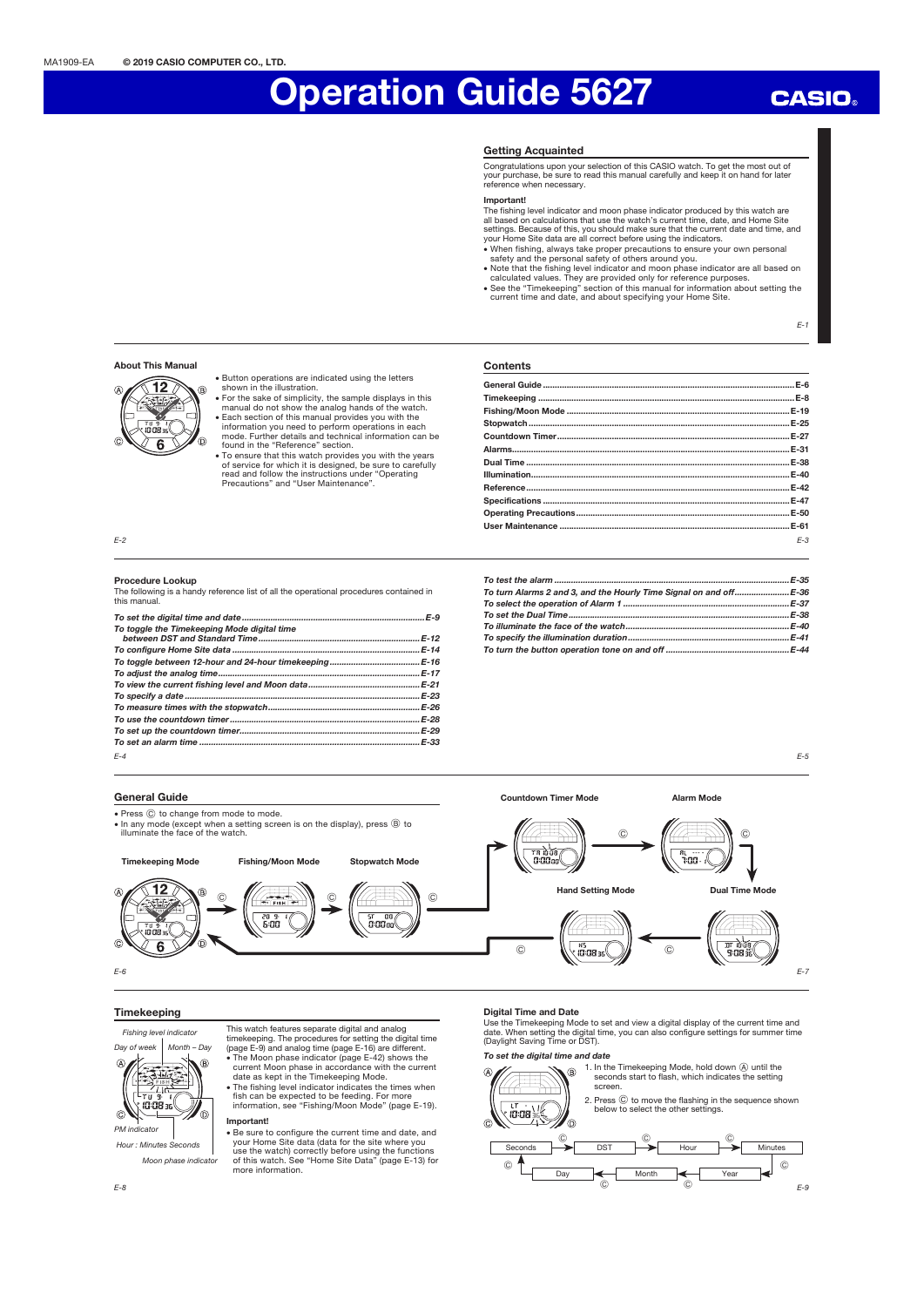3. When the setting you want to change is flashing, use (B) and (D) to change it as described below.

| Screen                                                                          | To do this:                                                     | Do this:            |
|---------------------------------------------------------------------------------|-----------------------------------------------------------------|---------------------|
| 36                                                                              | Reset the seconds to 00                                         | Press $\circledD$ . |
| Toggle between Daylight Saving Time<br>DST<br>۵F<br>(On) and Standard Time (OF) |                                                                 | Press (D).          |
| ° 10:08                                                                         | Change the hour or minutes                                      |                     |
| 20 20                                                                           | Use $\circled{D}$ (+) and $\circled{B}$ (-).<br>Change the year |                     |
| g.                                                                              | Change the month or day                                         |                     |

4. Press  $\widehat{A}$  twice to exit the setting screen.

• The first press of  $\circledA$  displays the UTC differential setting screen. Pressing  $\circledA$  again exits the setting screen.

E-10

#### To toggle the Timekeeping Mode digital time between DST and Standard Time

1. In the Timekeeping Mode, hold down  $\overline{A}$  until the seconds start to flash, which indicates the setting screen.



DST indicator

- 2. Press  $\copyright$  once to display the DST setting screen. 3. Press  $\textcircled{)}$  to toggle between Daylight Saving Time (On displayed) and Standard Time (OF displayed). 4. Press  $\overline{\circledA}$  twice to exit the setting screen.
- The DST indicator appears on the Timekeeping,<br>Fishing/Moon, Alarm, and Hand Setting Mode screens<br>to indicate that Daylight Saving Time is turned on. In<br>the case of the Fishing/Moon Mode, the DST indicator<br>appears on the

 $\overline{C}$ 

E-12

#### To configure Home Site data

1. In the Timekeeping Mode, hold down  $\overline{A}$  until the seconds start to flash, which indicates the setting screen. 2. Press  $\overline{A}$  again to display the UTC differential setting  $\overline{\mathfrak{m}}$ screen. Ó. 3. Press C to move the flashing in the sequence shown below to select other settings. UTC differential<br>
UTC 1. UTC 1. 0  $^{\circ}$ **UTC** Longitude Value East Longitude/ West Longitude Differential

E-14

Ą

- **To toggle between 12-hour and 24-hour timekeeping**<br>In the Timekeeping Mode, press ⓒ to toggle between 12-hour timekeeping and<br>24-hour timekeeping. 24-hour timekeeping.<br>• With the 12-hour format, the P (PM) indicator appears to the left of the hour
- 
- digits for times in the range of noon to 11:59 p.m. and no indicator appears to the left of the hour digits for times in the range of midnight to 11:59 a.m. With the 24-hour format, times are displayed in the range of 0:0
- The 12-hour/24-hour timekeeping format you select in the Timekeeping Mode is applied in all other modes.
- The P indicator is not displayed with the Timekeeping Mode time on the Countdown Timer Mode and Dual Time Mode screens.

#### Setting the Analog Time

Perform the procedure below when the time indicated by the analog hands does not match the time of the digital display.

- The watch will automatically adjust the minute hand slightly to match its internal<br> second count when you exit the setting screen.<br>● To return to the Timekeeping Mode, press ⓒ.
- 
- Resetting the seconds only (without changing the DST, hour, or minute setting)
- causes the analog minute hand setting to be adjusted automatically.<br>• See "Digital Time Daylight Saving Time (DST) Setting" below for details about<br>the DST setting.<br>• The day of the week is displayed automatically in accor
- (year, month, and day) settings.

### Digital Time Daylight Saving Time (DST) Setting

Daylight Saving Time (summer time) advances the digital time setting by one hour from Standard Time. Remember that not all countries or even local areas use Daylight Saving Time.

E-11

### Home Site Data

Moon phase, the fishing level indicator, and Fishing/Moon Mode data will not be displayed properly unless Home Site data (UTC differential and longitude) is

- configured correctly. x The UTC differential is a value that indicates the time difference between a reference point in Greenwich, England and the time zone where a city is located.
- x The letters "UTC" is the abbreviation for "Coordinated Universal Time", which is the world-wide scientific standard of timekeeping. It is based upon<br>carefully maintained atomic (cesium) clocks that keep time accurately to within<br>microseconds. Leap seconds are added or subtracted as necessary t
- 
- The "Site Data List" at the back of this manual provides UTC differential,<br>latitude, and longitude information around the world.<br>
 The following is the initial factory default Home Site data (Tokyo, Japan) when<br>
you fi

E-13

E-15

4. When the setting you want to change is flashing, use  $\overline{O}$  and  $\overline{O}$  to change it as described below.

| Setting                           | Screen        | <b>Button Operations</b>                                                                                                                                 |
|-----------------------------------|---------------|----------------------------------------------------------------------------------------------------------------------------------------------------------|
| <b>UTC Differential</b>           | ur c<br>- 9 a | Use $\circled{D}$ (+) and $\circled{B}$ (-) to change the setting.<br>. You can specify a value in the range of -12.0 to<br>$+14.0$ . in 0.5-hour units. |
| Longitude Value                   | េពព<br>14 A.O | Use $(\mathbb{D})$ (+) and $(\mathbb{B})$ (-) to change the setting.<br>. You can specify a value in the range of 0° to 180°,<br>in 1-degree units.      |
| East Longitude/<br>West Longitude |               | Use $(D)$ to switch between east longitude ( $E$ ) and<br>west longitude (W).                                                                            |

x When the digital time DST setting is on, the UTC differential can be set in a range of –11.0 to +15.0 in 0.5-hour units.

5. Press  $\overline{A}$  to exit the setting screen.

o

#### To adjust the analog time



1. In the Timekeeping Mode, press  $\copyright$  six times to enter the Hand Setting Mode (page E-7).

- 2. Hold down  $\widehat{A}$  until the current digital time starts to flash, which indicates the analog setting screen.
- 3. Press  $\circledD$  to advance the analog time setting by

20 seconds.<br>• Holding down  $\textcircled{\scriptsize{D}}}$  advances the analog time setting at high speed.

• If you need to advance the analog time setting a long way, hold down  $\circled{0}$ <br>until the time starts advancing at high speed, and then press  $\circled{0}$ . This locks<br>the highspeed hand movement, so you can release the two bu alarm, Hourly Time Signal, or countdown beeper) starts to sound.

#### Fishing/Moon Mode

Fishing level indicator Year Month – Day



Moon data is wrong for some reason, check the<br>current Timekeeping Mode settings (time, date, and<br>Home Site), and correct them if required.<br>• See "Moon Phase Indicator" (page E-42) for<br>information about the Moon phase indic

x All of the operations in this section are performed in the Fishing/Moon Mode, which you enter by pressing C (page E-6). Moon phase indicator

# time (minute 00 to minute 59 of a particular hour) for<br>fishing. This mode also can be used to display Moon Data<br>(Moon age and Moon phase) for a specific date.<br>• If you doubt that the fishing level indicator or current

- - õ

The Fishing/Moon Mode displays an indicator that shows, as one of five levels, the suitability of a specific date and

E-19

E-16

<sup>4.</sup> Press  $\widehat{A}$  to exit the setting screen.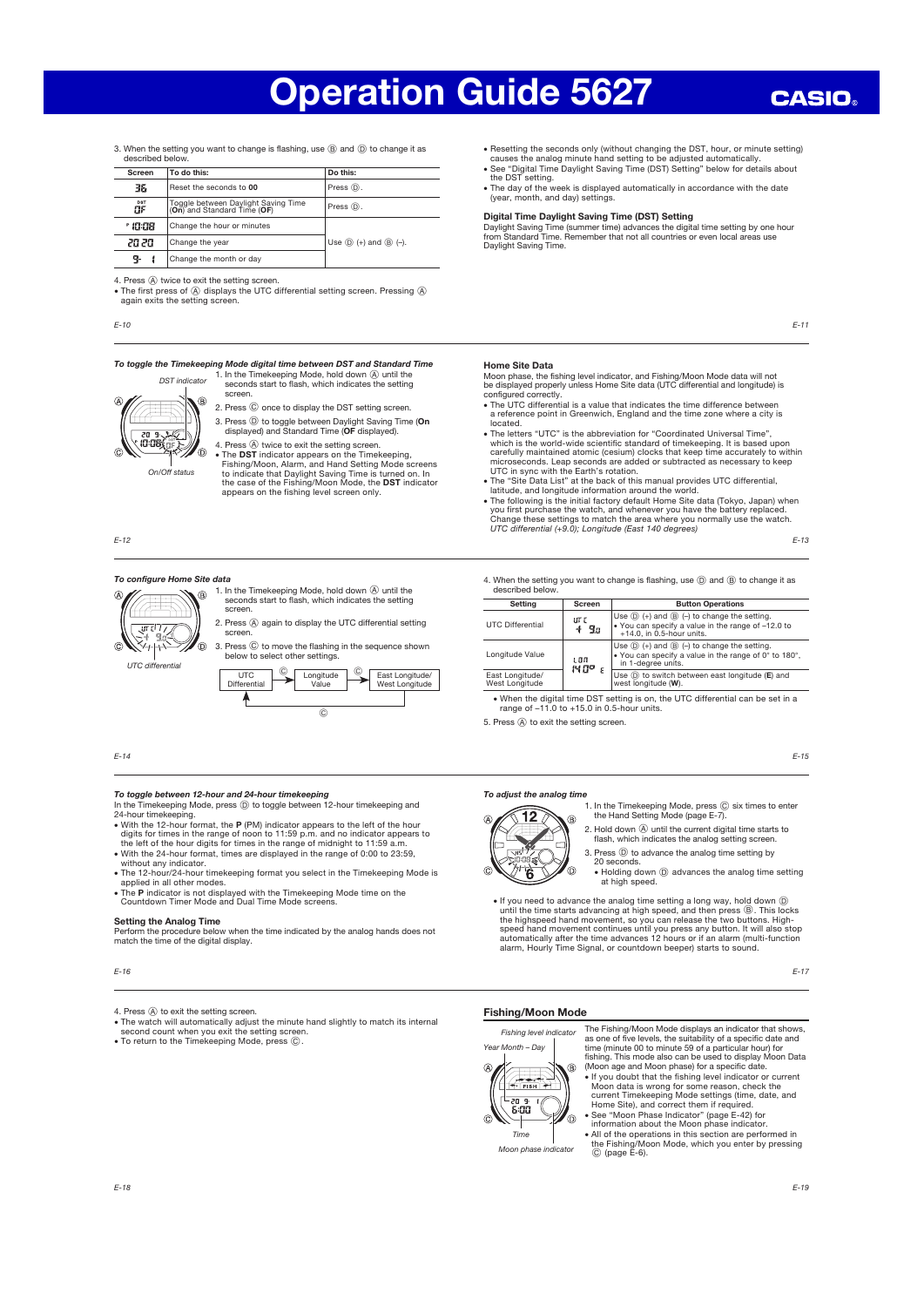#### Fishing Level Indicator

The fishing level indicator shows the relative favorability of a fishing time (calculated in accordance with Moon transit and phase) as shown in the table below.

| Level 5                              | Level 4             | Level 3        | Level <sub>2</sub> | Level 1 | * These indicators                                        |
|--------------------------------------|---------------------|----------------|--------------------|---------|-----------------------------------------------------------|
|                                      |                     |                |                    |         | actually appear<br>during Moon ages<br>13.0 to 16.6 (Full |
| <b>Moon Phase</b>                    | <b>Moon Transit</b> | Upper<br>Lower | <b>West East</b>   | Other   | Moon and phase<br>immediately<br>preceding it) and        |
| New moon*<br>Full moon               |                     | Level 5        | Level 4            | Level 3 | 27.7 to 1.8 (New<br>Moon and phase                        |
| <b>First quarter</b><br>Last quarter |                     | Level 4        | Level 3            | Level 2 | immediately<br>precedina it).                             |
| Other                                |                     | Level 3        | Level 2            | Level 1 |                                                           |

 $F-20$ 

#### Fishing Level Screen Moon Data Screen

Fishing level indicator The Control of the Year Month – Day  $\circledR$ **FISH** -20.3  $5.00$ ံ⊢∂∍ ൹ Moon age Moon phase indicato

• While the fishing level screen is displayed, press  $@$  to advance to the next

E-22 hour. • While the Moon Data screen is displayed, press  $\textcircled{D}$  to advance to the next day.

E-24

3. While a setting is flashing, use  $\textcircled{D}$  (+) or  $\textcircled{B}$  (-) to change it. x You can specify a date in the range of January 1, 2000 to December 31, 2099.

- 4. Press  $\textcircled{A}$  to exit the setting screen.
- 5. Use  $\overline{A}$  to display either the fishing level screen or the Moon Data screen.



To specify a date

Month – Day

the Moon Data screen.

1. In the Fishing/Moon Mode, hold down  $\overline{A}$  until the year setting starts to flash, which indicates the setting screen.





• You can also specify a particular date (year, month, day) to view its fishing level<br>and Moon data. See "To specify a date" (page E-23) for more information.<br>• When you enter the Fishing/Moon Mode, the screen (fishing le that was displayed the last time you exited the mode appears first.

x The fishing level indicator shows the level for the displayed time. The initial fishing level screen shows the level for 6:00 a.m. The Moon data screen shows the Moon age and Moon phase for the current date.

• The fishing level indicator changes in accordance with the Moon data. • In the Timekeeping Mode, the FISH indicator flashes whenever the fishing level of the current time is 4 or 5. **To view the current fishing level and Moon data**<br>In the Fishing/Moon Mode, press  $@$  to toggle between the fishing level screen and

E-23

E-21

The stopwatch lets you measure elapsed time, split times, and two finishes.

reaches zero.



Countdown Timer

Timekeeping Mode time

 $\overline{r}$   $\overline{n}$   $\overline{n}$   $\overline{n}$   $\overline{s}$ -0:00a

 $\overline{M}$ Houre

- x The display range of the stopwatch is 23 hours, 59 minutes, 59.99 seconds. x The stopwatch continues to run, restarting from zero
- after it reaches its limit, until you stop it.
- x The stopwatch measurement operation continues even if you exit the Stopwatch Mode. x Exiting the Stopwatch Mode while a split time is frozen
- on the display clears the split time and returns to elapsed time measurement.
- x Fishing level indicator images appear and disappear in time with the stopwatch time measurement operation. x All of the operations in this section are performed in the Stopwatch Mode, which you enter by pressing C (page E-6).

E-25

E-27

| To measure times with the stopwatch |                                                                               |                                    |                                                    |       |  |
|-------------------------------------|-------------------------------------------------------------------------------|------------------------------------|----------------------------------------------------|-------|--|
| <b>Elapsed Time</b>                 |                                                                               |                                    |                                                    |       |  |
| (D)                                 | D)                                                                            | D.                                 | Θ.                                                 | W     |  |
| <b>Start</b>                        | Stop                                                                          | Resume                             | Stop                                               | Reset |  |
| <b>Split Time</b>                   |                                                                               |                                    |                                                    |       |  |
| (D)                                 | A)                                                                            | A)                                 | D)                                                 | (A)   |  |
| <b>Start</b>                        | <b>Split</b><br>(SPL displayed)                                               | Split release                      | <b>Stop</b>                                        | Reset |  |
| <b>Two Finishes</b>                 |                                                                               |                                    |                                                    |       |  |
| (D)                                 | A.                                                                            | D.                                 | (A                                                 | (A)   |  |
| <b>Start</b><br>- - -               | <b>Split</b><br>First runner<br>finishes.<br>Display time of first<br>runner. | Stop<br>Second runner<br>finishes. | Split release<br>Display time of<br>second runner. | Reset |  |

E-26

#### To use the countdown timer

Press (D) while in the Countdown Timer Mode to start the countdown timer.

- When the end of the countdown is reached and auto-repeat is turned off, the alarm sounds for 10 seconds or until you stop it by pressing any button. The countdown time is automatically reset to its starting value after t
- x The countdown timer measurement operation continues even if you exit the Countdown Timer Mode.
- Press  $(D)$  while a countdown operation is in progress to pause it. Press  $(D)$ again to resume the countdown.
- To completely stop a countdown operation, first pause it (by pressing  $(\mathbb{D})$ ), and then press  $(\mathbb{A})$ . This returns the countdown time to its starting value.
- x Fishing level indicator images appear and disappear in time with the countdown timer measurement operation.

Seconds

൹



1. While the countdown start time is on the display in the countdown Timer Mode, hold down  $\odot$  until the hour Setting of the countdown start time starts to flash, which indicates the setting screen.<br>Indicates the start s



2. Press C to move the flashing in the sequence shown below to select other settings.



You can set the countdown timer within a range of one minute to 24 hours. An alarm sounds when the countdown

x You can also select auto-repeat, which automatically restarts the countdown from the original value you set<br>whenever zero is reached.<br>All of the operations is this section are performed in<br>the Countdown Timer Mode, which you can enter<br>using © (page E-7).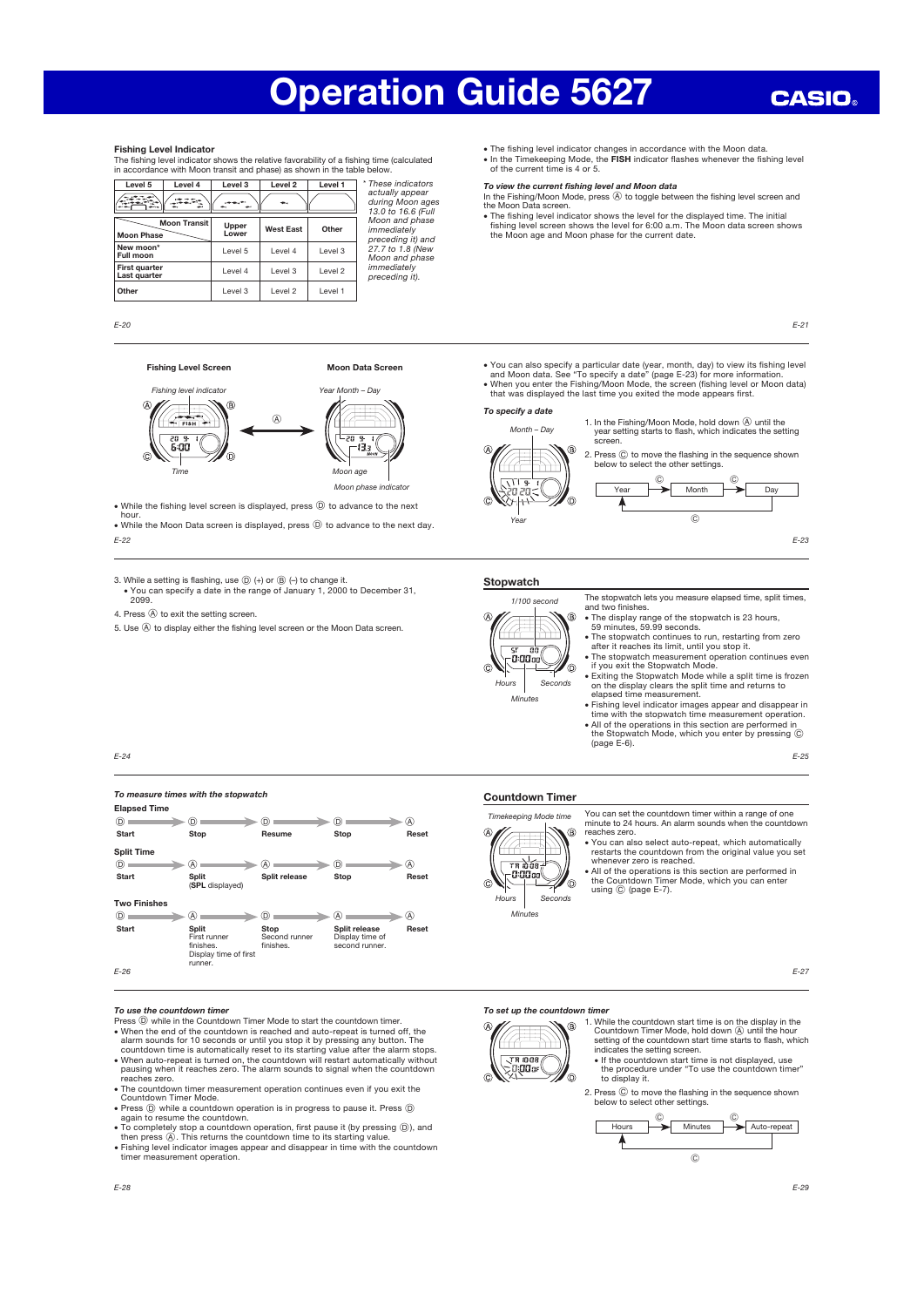**CASIO** 

3. While a setting is flashing, use  $(D)$  and  $(B)$  to change it as described below.

| To do this:<br>Screen |                                         | Do this:                                     |
|-----------------------|-----------------------------------------|----------------------------------------------|
| a:aa                  | Change the hours or minutes             | Use $\circled{D}$ (+) and $\circled{B}$ (-). |
| ПF                    | Toggle auto-repeat on (On) and off (OF) | $Press ①.$                                   |

#### IJF.  $\bullet$  To specify a countdown start time of 24 hours, set 0:00.

- 4. Press  $\circledA$  to exit the setting screen.<br>• The auto-repeat on indicator (5) is displayed on the Countdown Timer Mode screen while this function is turned on.
- x Frequent use of auto-repeat and the alarm can run down battery power.

#### $F-30$

## Alarm Types

The alarm type is determined by the settings you make, as described below. x Daily alarm

- Set the hour and minutes for the alarm time. This type of setting causes the alarm to sound everyday at the time you set.
- Date alarm Set the month, day, hour and minutes for the alarm time. This type of setting causes the alarm to sound at the specific time, on the specific date you set.
- 1-Month alarm

Set the month, hour and minutes for the alarm time. This type of setting causes the alarm to sound everyday at time you set, only during the month you set.

• Monthly alarm Set the day, hour and minutes for the alarm time. This type of setting causes the

alarm to sound every month at the time you set, on the day you set.

E-32

3. Press  $\circled{c}$  to move the flashing in the sequence shown below to select other settings.



4. While a setting is flashing, use  $(D)$  (+) and  $(B)$  (-) to change it.

- To set an alarm that does not include a month (daily alarm, monthly alarm),<br>set for the month. Use  $\overline{Q}$  and  $\overline{Q}$  until the mark appears (between 12 and<br>1) while month setting is flashing.<br>• To set an alarm t
- 
- of the month and 1) while the day setting is flashing.<br>• When setting the alarm time using the 12-hour format, take care to set the<br>time correctly as a.m. (no indicator) or p.m. (P indicator).
- 

## E-34

#### To turn Alarms 2 and 3, and the Hourly Time Signal on and off

- 1. In the Alarm Mode, use  $\overline{O}$  to select alarm 2 or 3, or the Hourly Time Signal (:00). ® 2. Press  $\widehat{A}$  to toggle it on and off.
- x Turning on alarm 2 or 3 displays the alarm on indicator on its screen. Turning on the Hourly Time Signal displays the hourly ഻ഁ
- time signal on indicator. Indicator The alarm on (**[1]**) indicator and Hourly time Signal on **Alarm on indicator** ( $\hat{\varphi}$ ) indicator are displayed in all modes.

E-36 Hourly time signal on indicator

#### Dual Time



The Dual Time Mode lets you keep track of time in a different time zone. You can select Standard Time or Daylight Saving Time for the Dual Time Mode time. x In the Dual Time Mode, the seconds count is synchronized with the seconds count of the current digital time.

#### To set the Dual Time

1. Press  $\copyright$  to enter the Dual Time Mode (page E-7). 2. In the Dual Time Mode, hold down  $\overline{\omega}$  until the DST setting starts to flash, which indicates the setting Alarms



You can set up to three independent multi-function alarms with hour, minutes, month, and day. When an alarm is<br>turned on, the alarm tone sounds when the alarm time is<br>reached. One of the alarms has a snooze feature.<br>You can also turn on an Hourly Time Signal that causes<br>the watch

• There are three alarms numbered 1 through 3. The Hourly Time Signal screen is indicated by :00.<br>
Alarm number<br>
Alarm number<br>
(page E-7).<br>
Alarm time (page E-7).

E-31

#### To set an alarm time



1. In the Alarm Mode, use  $@$  to scroll through the alarm screens until the one whose time you want to set is displayed.





- x The snooze alarm operation repeats every five minutes.
- 2. After you select an alarm, hold down  $\overline{A}$  until the hour setting of the alarm time starts to flash, which indicates the setting screen. • This operation automatically turns on the alarm.

E-33

5. Press  $\textcircled{A}$  to exit the setting screen.

#### Alarm Operation

The alarm tone sounds at the preset time for 10 seconds, regardless of the mode the watch is in. While the snooze function is turned on, the alarm operation will repeat every five minutes up to seven times, or until the alarm or snooze function is turned off.

- $\bullet$  To stop the alarm tone after it starts to sound, press any button.
- x Performing any one of the operations below during a 5-minute interval between snooze alarms cancels the current snooze alarm operation. Displaying the Timekeeping Mode setting screen (page E-9) Displaying the alarm 1 setting screen (page E-33)
- 

## To test the alarm

In the Alarm Mode, hold down  $\overline{D}$  to sound the alarm.

E-35

#### To select the operation of Alarm 1

- 1. In the Alarm Mode, use  $\textcircled{1}$  to select Alarm 1.
- 2. Press  $\widehat{A}$  to cycle through the available settings in the sequence shown below.
	- $^{\circledR}$  $\circledR$  $\mathbf{m}$ SNZ DIII Alarm on Snooze Alarm of feature on
- The applicable alarm on indicator (SNZ IIII) is displayed in all modes when an alarm is turned on.
- SNZ indicator flashes during the 5-minute intervals between alarms.<br>• The alarm indicator (DIII and/or SNZ) flashes while the alarm is sounding.

E-37

3. Press  $\copyright$  to move the flashing in the sequence shown below to select the other settings.



4. When the setting you want to change is flashing, use  $\circledB$  and  $\circledD$  to change it as described below.

| Screen    | To do this:                                                        | Do this:                                     |
|-----------|--------------------------------------------------------------------|----------------------------------------------|
| DST<br>۵F | Toggle between Daylight Saving Time<br>(On) and Standard Time (OF) | Press (D).                                   |
| 8:08      | Change the hours or minutes                                        | Use $\circled{D}$ (+) and $\circled{B}$ (-). |

E-39 5. Press  $\textcircled{A}$  to exit the setting screen.<br>• The **DST** indicator on the Dual Time Mode screen indicates that DST is turned on for the Dual Time Mode time.<br>E-38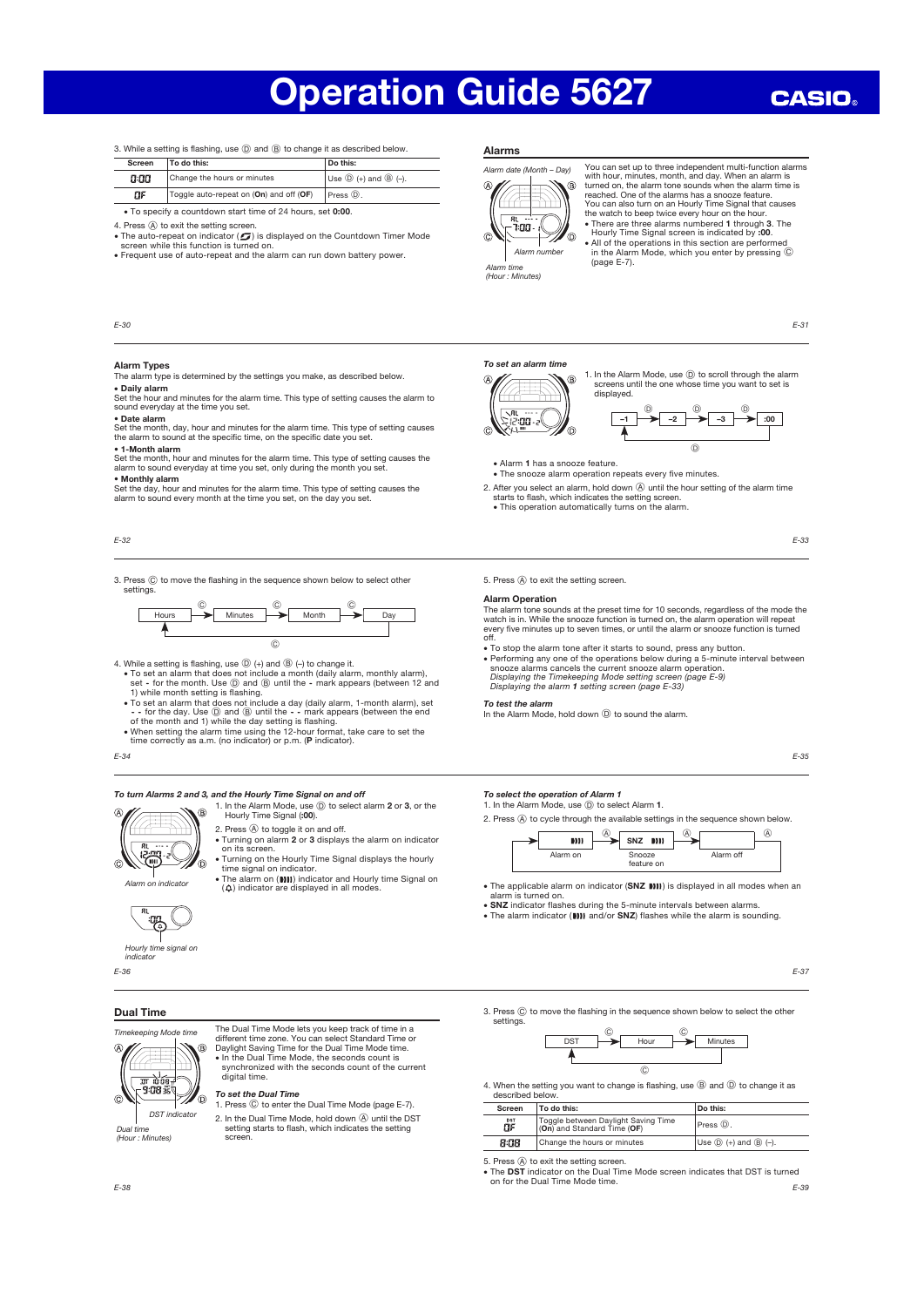## Illumination



Two LEDs (light-emitting diodes) and a light guide panel illuminate the face of the watch for easy reading in the dark.

x See "Illumination Precautions" (page E-46) for more important information.

## To illuminate the face of the watch

In any mode (except when a setting screen is on the<br>display), press  $(\odot)$  to illuminate the face of the watch.<br>• You can use the procedure below to select either<br>1.5 seconds or 3 seconds as the illumination duration.<br>When current illumination duration setting.

 $F - A0$ 

## Reference

This section contains more detailed and technical information about watch operation. It also contains important precautions and notes about the various features and functions of this watch.

**Moon Phase Indicator**<br>The Moon phase indicator of this watch indicates the current phase of the Moon as<br>shown below.

|                            | Moon phase (part you can see)<br>(part vou cannot see) - |             |                              |  |                                                                      |  |                             |  |
|----------------------------|----------------------------------------------------------|-------------|------------------------------|--|----------------------------------------------------------------------|--|-----------------------------|--|
| Moon<br>Phase<br>Indicator |                                                          |             | U                            |  |                                                                      |  |                             |  |
| Moon Age                   | $0.0 - 1.8$<br>$27.7 - 29.5$                             | $1.9 - 5.5$ | $5.6 - 9.2$                  |  | $9.3 - 12.9$   13.0 - 16.6   16.7 - 20.2   20.3 - 23.9   24.0 - 27.6 |  |                             |  |
| Moon<br>Phase              | New<br>Moon                                              |             | First<br>Quarter<br>(Waxing) |  | Full<br>Moon                                                         |  | Last<br>Quarter<br>(Waning) |  |
| $F-42$                     |                                                          |             |                              |  |                                                                      |  |                             |  |

## Button Operation Tone āt

 $Q_{0.08}^{36}$ 

The button operation tone sounds any time you press one of the watch's buttons. You can turn the button operation tone on or off as desired. x The multi-function alarms and Countdown Timer Mode

alarm will sound even if the button operation tone is turned off. Ō.

#### To turn the button operation tone on and off

In any mode (except when a setting screen is on the display), hold down  $\overline{C}$  to toggle the button operation tone on ( $\hat{X}$  not displayed) and off ( $\hat{X}$  displayed).

- Holding down  $\odot$  to turn the button operation tone on or off also causes the watch's current mode to change. • The  $\hat{x}$  indicator is displayed in all modes when the button operation tone is
- turned off.

#### E-44

• The year can be set in the range of 2000 to 2099.<br>• The watch's built-in full automatic calendar makes allowances for different month lengths and leap years. Once you set the date, there should be no reason to change it

#### Illumination Precautions

• Illumination may be hard to see when viewed under direct sunlight.

- x Illumination automatically turns off whenever an alarm sounds. x Frequent use of illumination runs down the battery.
- 

#### To specify the illumination duration



1. In the Timekeeping Mode, hold down  $\circledA$  until the seconds start to flash, which indicates the setting screen.

2. While the seconds are flashing, press  $@$  to toggle the illumination duration between 1.5 seconds ( $\cdot$ ) and  $3$  seconds  $(7)$ .

3. Press  $\widehat{A}$  twice to exit the setting screen.

**CASIO** 

- The Moon phase indicator shows the Moon as viewed at noon from a position in<br>the Northern Hemisphere looking south. Note that at times the image shown by<br>the Moon phase indicator may differ from that of the actual Moon i
- Southern Hemisphere or from a point near the equator.

### Moon Phases and Moon Age

The Moon goes through a regular 29.53-day cycle. During each cycle, the Moon<br>appears to wax and wane as the relative positioning of the Earth, Moon, and Sun<br>changes. The greater the angular distance between the Moon and th

the Earth.

This watch performs a rough calculation of the current Moon age starting from day 0 of the moon age cycle. Since this watch performs calculations using integer values only (no fractions), the margin for error of the displayed Moon age is ±1 day.

E-43

#### Auto Return Features

- x If you leave a screen with flashing digits on the display for two or three minutes without performing any operation, the watch automatically exits the setting screen.
- x If you leave the watch in the Fishing/Moon Mode, Alarm Mode, and Hand setting Mode for two or three minutes without performing any operation, it automatically changes to the Timekeeping Mode.

#### Scrolling

The ⑧ and ⑨ buttons are used in various modes and setting screens to scroll<br>through data on the display. In most cases, holding down these buttons during a<br>scroll operation scrolls through the data at high speed.

#### Timekeeping

x Resetting the seconds to 00 while the current count is in the range of 30 to 59 causes the minutes to be increased by 1. In the range of 00 to 29, the seconds are reset to 00 without changing the minutes.

E-45

#### Specifications

Accuracy at normal temperature: ±30 seconds a month

**Digital Timekeeping:** Hour, minutes, seconds, a.m./p.m. (P), month, day, day of<br>Time format: 12-hour and 24-hour<br>Calendar system: Full Auto-calendar pre-programmed from the year 2000 to 2099<br>Other: Daylight Saving Time (s

- Analog Timekeeping: Hour, minutes (hand moves every 20 seconds)
- Fishing/Moon Mode: Fishing level for a specified date and time; Moon phase indicator and Moon age for a specified date **Stopwatch**

Measuring unit: 1/100 second Measuring capacity: 23:59'59.99" Measuring modes: Elapsed time, split time, two finishes

E-47

### Countdown Timer

E-46

Measuring unit: 1 second<br>Input range: 1 minute to 24 hours (1-minute increments and 1-hour increments<br>Other: Auto-repeat timing<br>**Alarms:** 3 Multi-function\* alarms (1 with snooze feature); Hourly Time Signal<br>**Alarms:** \* Ala

Dual Time: Hour, minutes, seconds, a.m./p.m. (P) Other: Daylight Saving Time (summer time)/Standard Time

Illumination: LED (light-emitting diode); selectable illumination duration<br>(approximately 1.5 seconds or 3 seconds)

Other: Button operation tone on/off

Battery: One lithium battery (Type: CR1220)

Approximately 3 years on type CR1220 (assuming alarm operation 10 sec./day and one illumination operation 1.5 sec./day)

Frequent use of the light shortens the battery life.

Specifications are subject to change without notice.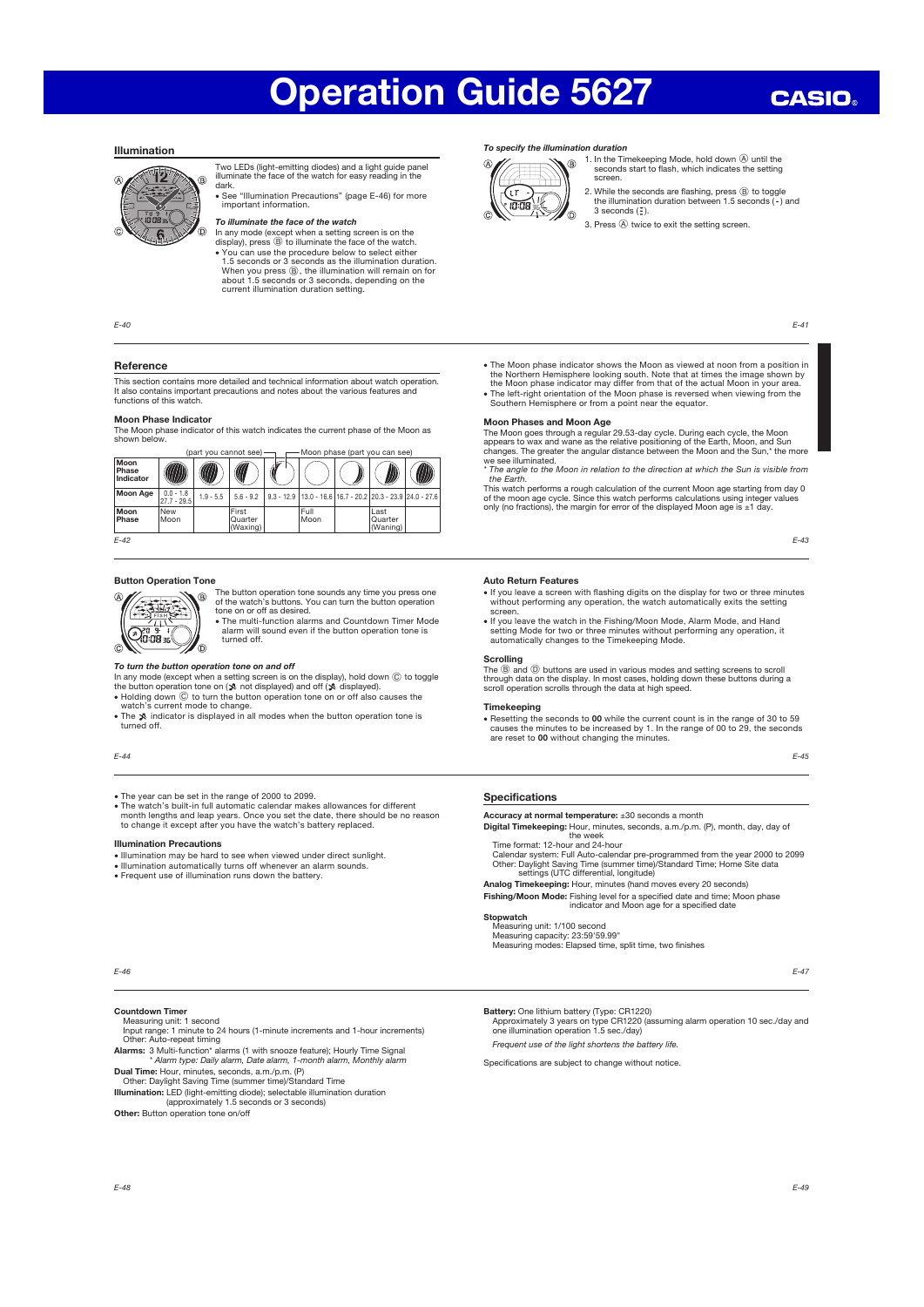#### Operating Precautions

Water Resistance

x The information below applies to watches with WATER RESIST or WATER RESISTANT marked on the back cove

|            |                                    | Water<br>Resistance               | Enhanced Water Resistance Under<br>Daily Use |             |                   |  |
|------------|------------------------------------|-----------------------------------|----------------------------------------------|-------------|-------------------|--|
|            |                                    | Under Daily<br>Use                | Atmospheres                                  | Atmospheres | 20<br>Atmospheres |  |
| Marking    | On watch front or on<br>back cover | N <sub>0</sub><br><b>BAR</b> mark | 5 <sub>B</sub> A <sub>R</sub>                | 10BAR       | 20BAR             |  |
|            | Hand washing, rain                 | Yes                               | Yes                                          | Yes         | Yes               |  |
| Example of | Water-related work, swimming       | <b>No</b>                         | Yes                                          | Yes         | Yes               |  |
| Daily Use  | Windsurfing                        | <b>No</b>                         | No                                           | Yes         | Yes               |  |
|            | Skin divina                        | No                                | No                                           | Yes         | Yes               |  |

E-50 . Do not use your watch for scuba diving or other types of diving that requires air tanks. OPUM-E

• A trained technician will inspect your watch for proper water resistance whenever<br>you have its battery replaced. Battery replacement requires the use of special tools.<br>Always request battery replacement from your origina

x Some water-resistant watches come with fashionable leather bands. Avoid swimming, washing, or any other activity that causes direct exposure of a leather

band to water.<br>
• The inside surface of the watch glass may fog when the watch is exposed to a<br>
• The inside surface of the watch glass may fog when the value of the surface of the sudden drop in temperature. No problem is contact with snow) can cause it to take longer for glass fogging to clear up. If glass fogging does not clear up or if you notice moisture inside of the glass, immediately stop using your watch and take it to your original retailer or to an authorized CASIO service center.

- x Your water-resistant watch has been tested in accordance with International Organization for Standardization regulations.
- E-52

#### **Temperature**

- Never leave your watch on the dashboard of a car, near a heater, or in any other<br>location that is subject to very high temperatures. Do not leave your watch where<br>it will be exposed to very low temperatures. Temperature while the supersed to very form temperatures. Temperature sitter<br>watch to lose or gain time, to stop, or otherwise malfunction.
- x Leaving your watch in an area hotter than +60°C (140°F) for long periods can lead to problems with its LCD. The LCD may become difficult to read at temperatures lower than 0°C (32°F) and greater than +40°C (104°F).

**Impact**<br>• Your watch is designed to withstand impact incurred during normal daily use and • Your watch is designed to withstand impact incurred during normal daily use and during light activity such as playing catch, tennis, etc. Dropping your watch or orherwise subjecting it to strong impact, however, can lead

#### E-54

#### Chemicals

• Do not allow your watch to come into contact with thinner, gasoline, solvents, oils or fats or with any cleaners adhesives paints medicines or cosmetics that oils, or fats, or with any cleaners, adhesives, paints, medicines, or cosmetics that contain such ingredients. Doing so can cause discoloration of or damage to the resin case, resin band, leather, and other parts.

#### Storage

x If you do not plan to use your watch for a long time, thoroughly wipe it free of all dirt, sweat, and moisture, and store it in a cool, dry place.

#### Resin Components

• Allowing your watch to remain in contact with other items or storing it together with<br>other items for long periods while it is wet can cause color on resin components<br>to transfer to the other items, or the color of the o it and make sure it is not in contact with other items.

#### Leather Band

- Allowing your watch to remain in contact with other items or storing it together with<br>other items for long periods while it is wet can cause the color of the leather band<br>to transfer to the other items or the color of th band. Be sure to dry off your watch thoroughly with a soft cloth before storing it and make sure it is not in contact with other items.
- Leaving a leather band where it is exposed to direct sunlight (ultraviolet rays) for<br>long periods or failure to clean dirt from a leather band for long periods can cause<br>it to become discolored.<br>**CAUTION:** Exposing a lea

#### Metal Components

x Failure to clean dirt from metal components can lead to formation of rust, even if components are stainless steel or plated. If metal components exposed to sweat or water, wipe thoroughly with a soft, absorbent cloth and then place the watch in a well-ventilated location to dry.

- x Watches that do not have WATER RESIST or WATER RESISTANT marked on the back cover are not protected against the effects of sweat. Avoid using such a watch under conditions where it will be exposed to large amounts of sweat or
- moisture, or to direct splashing with water.<br>● Even if a watch is water resistant, note the usage precautions described below.<br>○ Such types of use reduce water resistance performance and can cause fogging of
- the glass − Do not operate the crown or buttons while your watch is submersed in water or
- wet.
- − Avoid wearing your watch while in the bath.
- Do not wear your watch while in a heated swimming pool, sauna, or any other<br>high temperature/high humidity environment.<br>- Do not wear your watch while washing your hands or face, while doing<br>housework, or while performin
- watch.
- x To maintain water resistance, have the gaskets of your watch replaced periodically (about once every two or three years).

## E-51

#### Band

- x Tightening the band too tightly can cause you to sweat and make it difficult for air to pass under the band, which can lead to skin irritation. Do not fasten the band too tightly. There should be enough room between the band and your wrist so you can
- insert your finger.<br>
 Deterioration, rust, and other conditions can cause the band to break or come off<br>
 Of your watch, which in turn can cause band pins to fly out of position or to fall out.<br>
This creates the risk of
- keep it clean.<br>
 Immediately stop using a band if you even notice any of the following: loss of band<br>  $\bullet$  Immediately stop using a band discoloration, band looseness, band connecting<br>
pin flying or falling out, or any ot

E-53

#### **Magnetism**

- The hands of analog and combination (analog-digital) watches are moved by a motor that uses magnetic force. When such a speaking speaking popularious speaking popularious speaking popularious speaking popularious speaking magnetism can cause timekeeping to slow down, speed up, or stop, resulting in the
- incorrect time being displayed. x Very strong magnetism (from medical equipment, etc.) should be avoided because it can cause malfunction of your watch and damage to electronic components.

#### Electrostatic Charge

- $\bullet$  Exposure to very strong electrostatic charge can cause your watch to display the wrong time. Very strong electrostatic charge even can damage electronic  $\bullet$  Electrostatic charge can cause the display to go blank mom
- 

E-55

- x Leaving your watch where it is exposed to direct sunlight (ultraviolet rays) for long periods or failure to clean dirt from your watch for long periods can cause it to become discolored.
- x Friction caused by certain conditions (strong external force, sustained rubbing, impact, etc.) can cause discoloration of painted components.
- x If there are printed figures on the band, strong rubbing of the printed area can
- cause discoloration.<br>• Leaving your watch wet for long periods can cause fluorescent color to fade. Wipe<br>• the watch dry as soon as possible after it becomes wet.<br>• Semi-transparent resin parts can become discolored due to
- 
- x Daily use and long-term storage of your watch can lead to deterioration, breaking, or bending of resin components. The extent of such damage depends on usage conditions and storage conditions.

x Use a soft toothbrush or similar tool to scrub the metal with a weak solution of water and a mild neutral detergent, or with soapy water. Next, rinse with water<br>to remove all remaining detergent and then wipe dry with a soft absorbent cloth.<br>When washing metal components, wrap the watch case with kitch

#### Bacteria and Odor Resistant Band

• The bacteria and odor resistant band protects against odor generated by the formation of bacteria from sweat, which ensures comfort and projene. In order to ensure maximum bacteria and odor resistance, keep the band clea bacteria. It does not protect against rash due to allergic reaction, etc.

#### Liquid Crystal Display

x Display figures may be difficult to read when viewed from an angle.

E-56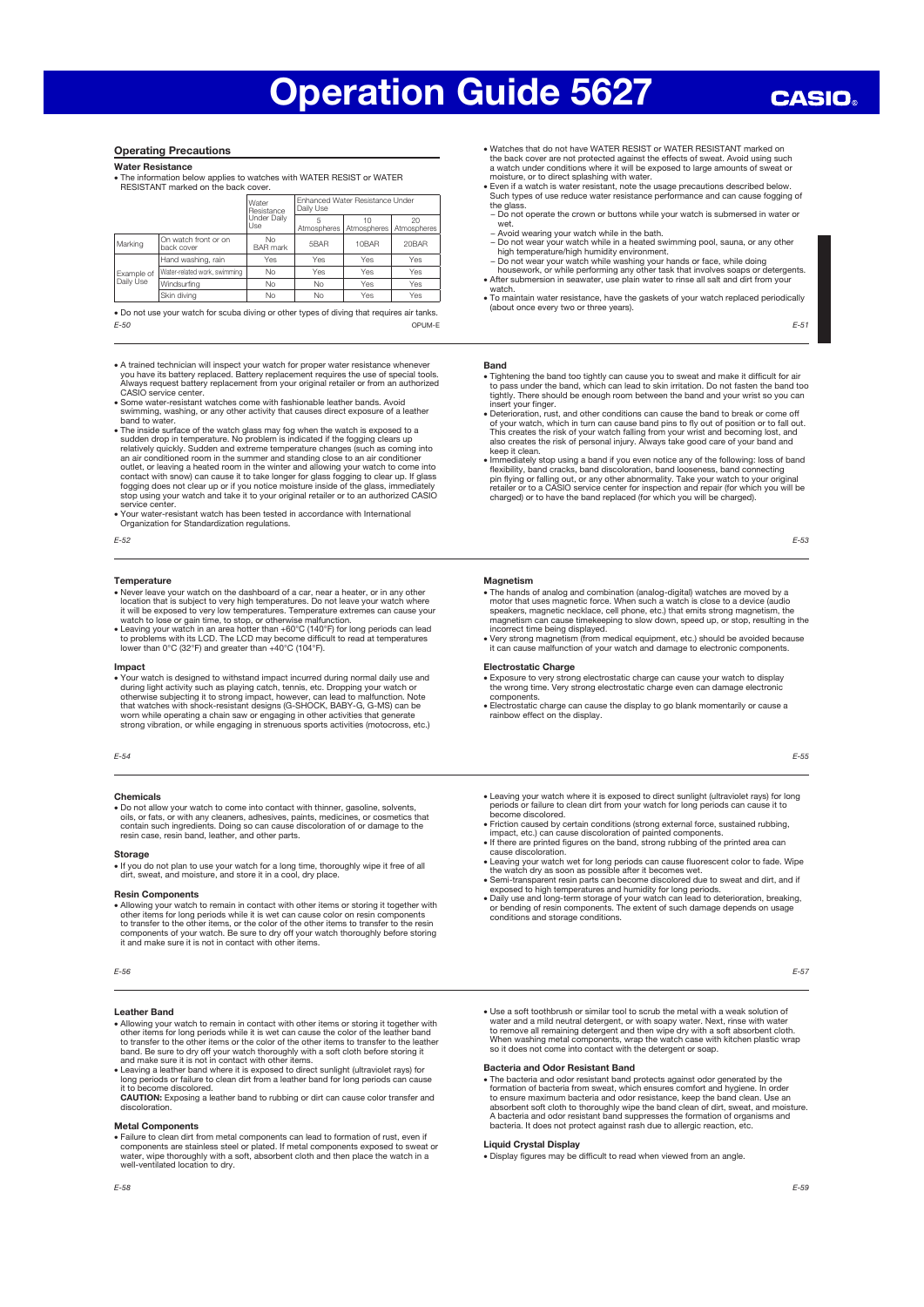Note that CASIO COMPUTER CO., LTD. assumes no responsibility for any damage or loss suffered by you or any third party arising through the use of your watch or its malfunction.

#### User Maintenance

#### Caring for Your Watch

Remember that you wear your watch next to your skin, just like a piece of clothing.<br>To ensure your watch performs at the level for which it is designed, keep it clean by<br>frequently wiping with a soft cloth to keep your wat

water. x For a metal band or a resin band with metal parts, use a soft toothbrush or similar

tool to scrub the band with a weak solution of water and a mild neutral detergent,<br>or with soapy water. Next, rinse with water to remove all remaining detergent and<br>then wipe dry with a soft absorbent cloth. When washing t or soap.

E-61

#### E-60

- For a resin band, wash with water and then wipe dry with a soft cloth. Note that<br>sometimes a smudge like pattern may appear on the surface of a resin band. This<br>will not have any effect on your skin or clothing. Wipe wi smudge pattern
- x Clean water and sweat from a leather band by wiping with a soft cloth. x Not operating a watch crown, buttons, or rotary bezel could lead to later problems with their operation. Periodically rotate the crown and rotary bezel, and press buttons to maintain proper operation.

### Dangers of Poor Watch Care

#### Rust

- Though the metal steel used for your watch is highly rust-resistant, rust can form if<br>your watch is not cleaned after it becomes dirty.<br>- Dirt on your watch can make it impossible for oxygen to come into contact with<br>the m
- surface and the formation of rust.

E-62

#### Battery Replacement

- Leave battery replacement up to your original retailer or authorized CASIO service<br>center.<br>• Have the battery replaced only with the type specified in the User's Guide. Use of a
- 
- different battery type can cause malfunction.<br>• When replacing the battery, also request a check for proper water resistance.<br>• Ornamental resin components may become worn, cracked, or bent over<br>time when subjected to norm

- 
- **Initial Battery**<br>
 The battery that comes loaded in your watch when you purchase it is used for<br>
 The the attery that comes loaded in your watch when you purchase it is used for<br>
 The test battery may go dead quicker t

E-64

- Rust can cause sharp areas on metal components and can cause band pins to fly<br>out of position or to fall out. If you ever notice any abnormality immediately stop<br>using your watch and take it to your original retailer or
- service center. x Even if the surface of the metal appears clean, sweat and rust in crevasses can soil the sleeves of clothing, cause skin irritation, and even interfere with watch performance.

## Premature Wear

x Leaving sweat or water on a resin band or bezel, or storing your watch an area subject to high moisture can lead to premature wear, cuts, and breaks.

#### Skin Irritation

Individuals with sensitive skin or in poor physical condition may experience skin<br>irritation when wearing a watch. Such individuals should keep their leather band<br>or resin band particularly clean. Should you ever experienc irritation, immediately remove your watch and contact a skin care professional.

E-63

#### Low Battery Power

- Low battery power is indicated by large timekeeping error, by dim display contents,<br>or by a blank display.<br>• Operation while battery power is low can result in malfunction. Replace the battery
- as soon as possible.

E-65



OLISTON

Site UTC Longitude  $COLOMBO$   $+5.5$   $80°F$ 

DALLAS/ FORT WORTH –6 97°W DAMASCUS +2 36°E DARWIN +9.5 131°E AWSON CITY –8 139°W DELHI +5.5 77°E DENVER –7 105°W DETROIT -5 83°W<br>DHAKA +6 90°F

DUBAI +4 55°E DUBLIN | +0 | 6°W

NKAF

 $\overline{DHAKA}$ 

### Site Data List

| Site               | <b>UTC</b><br><b>Differential</b> | Longitude      | <b>Site</b>         | <b>UTC</b><br><b>Differential</b> | Longitude     |
|--------------------|-----------------------------------|----------------|---------------------|-----------------------------------|---------------|
| ABID.IAN           | $+0$                              | 4°W            | <b>BEIRUT</b>       | $+2$                              | $36^{\circ}F$ |
| <b>ABU DHABI</b>   | $+4$                              | 54°F           | <b>BFRI IN</b>      | $+1$                              | $13^{\circ}F$ |
| <b>ADDIS ABABA</b> | $+3$                              | 39°F           | <b>BOGOTA</b>       | $-5$                              | 74°W          |
| <b>ADELAIDE</b>    | $+9.5$                            | 139°F          | <b>BOSTON</b>       | $-5$                              | 71°W          |
| ADEN               | $+3$                              | $45^{\circ}$ F | <b>BRASILIA</b>     | $-3$                              | 48°W          |
| AI GIFRS           | $+1$                              | $3^{\circ}F$   | <b>BUENOS AIRES</b> | $-3$                              | 58°W          |
| AMSTERDAM          | $+1$                              | $5^{\circ}$ F  | CAIRO               | $+2$                              | 31°F          |
| ANCHORAGE          | $-9$                              | 149°W          | <b>CAPE TOWN</b>    | $+2$                              | $18^{\circ}F$ |
| <b>ATHENS</b>      | $+2$                              | $24^{\circ}F$  | CARACAS             | $-4$                              | 67°W          |
| AZORES             | $-1$                              | $25^{\circ}$ W | CASABI ANCA         | $+0$                              | 8°W           |
| <b>BANGKOK</b>     | $+7$                              | $101^{\circ}F$ | CHICAGO             | $-6$                              | 88°W          |
| <b>BEIJING</b>     | $+8$                              | 116°E          | <b>CHRISTCHURCH</b> | $+12$                             | 173°F         |

Site UTC Longitude EDMONTON –7 114°W L PASO –7 106°W RANKFURT +1 9°E iUAM +10 145°E<br>AMBURG +1 10°E  $H$ AMBURG +1 HANOI +7 106°E HAVANA –5 82°W HELSINKI +2 25°E  $\n **ONG KONG**$   $+8$   $114^{\circ}E$ HONOLULU –10 158°W

ISTANBUL +3 29°E JAKARTA +7 107°E